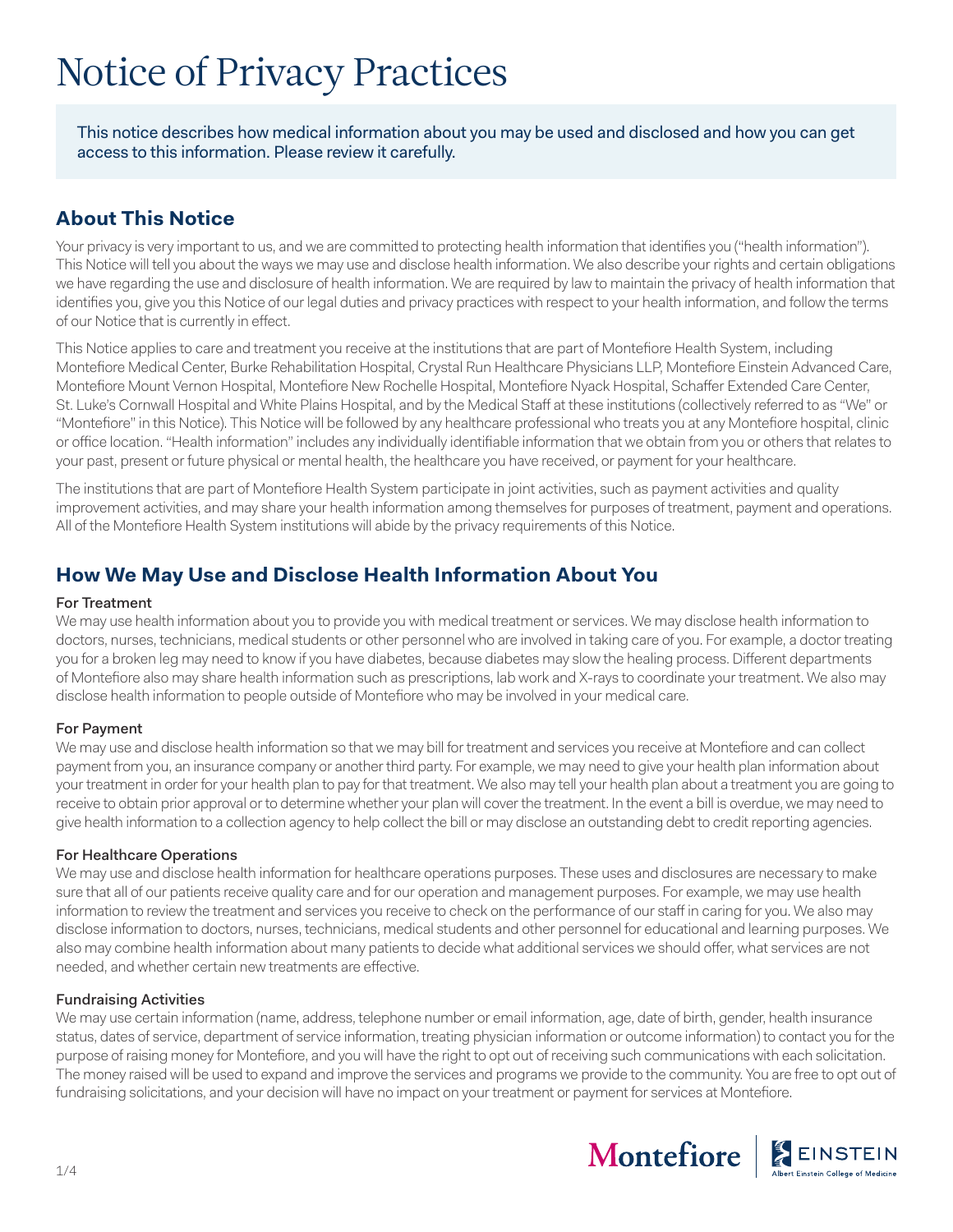# Family and Friends Involved in Your Care

If you do not object, we may release health information to a person who is involved in your medical care or helps pay for your care, such as a family member or close friend. We also may notify your family about your location, general condition or death, or disclose such information to an entity assisting in a disaster relief effort.

#### Patient Directory

If you do not object, we will include your name, hospital location, general condition (e.g., fair, stable, critical, etc.) and your religious affiliation in our Patient Directory while you are a patient in the hospital. This directory information, except for religion, may be released to people who ask for you by name. Your religious affiliation may be given to a member of the clergy, such as a priest or rabbi.

#### Research

Under certain circumstances, we may use and disclose health information for research purposes. For example, a research project may involve comparing the health and recovery of all patients who received one medication to those who received another, for the same condition. Before we use or disclose health information for research, however, the project will go through a special approval process, which balances the benefits of research with the patient's need for privacy. Even without special approval, we may permit researchers to look at records to help them identify patients who may be included in their research projects or for similar purposes, so long as they do not remove or take a copy of any health information.

#### As Required by Law

We will disclose health information when required to do so by international, federal, state or local law.

#### To Avert a Serious Threat to Health or Safety

We may use and disclose health information when necessary to prevent a serious threat to your health and safety or the health and safety of the public or another person. Any disclosure, however, will be to someone who may be able to help prevent the threat.

#### Business Associates

We may disclose health information to our business associates that perform functions on our behalf or provide us with services, if the health information is necessary for such functions or services. For example, we may use another company to perform billing services on our behalf. All of our business associates are obligated, under contract with us, to protect the privacy of your health information and are not allowed to use or disclose any health information other than as specified in our contract.

#### Organ and Tissue Donation

If you are an organ or tissue donor, we may release health information to organizations that handle organ procurement or organ, eye or tissue transplantation or to an organ donation bank, as necessary, to facilitate organ or tissue donation and transplantation.

#### Military and Veterans

If you are a member of the armed forces, we may release health information as required by military command authorities. We also may release health information to the appropriate foreign military authority if you are a member of a foreign military.

# Workers' Compensation

We may release health information for workers' compensation or similar programs. These programs provide benefits for work-related injuries or illness.

#### Public Health Risks

We may disclose health information for public health activities. These activities generally include disclosures to: (1) a person subject to the jurisdiction of the Food and Drug Administration (FDA) for purposes related to the quality, safety or effectiveness of an FDAregulated product or activity; (2) prevent or control disease, injury or disability; (3) report births and deaths; (4) report child abuse or neglect; (5) report reactions to medications or problems with products; (6) notify people of recalls of products they may be using; (7) a person who may have been exposed to a disease or may be at risk for contracting or spreading a disease or condition; and (8) the appropriate government authority if we believe a patient has been the victim of abuse, neglect or domestic violence and the patient agrees or we are required or authorized by law to make such disclosure.

# Health Oversight Activities

We may disclose health information to a health oversight agency for activities authorized by law. These oversight activities include, for example, audits, investigations, inspections and licensure. These activities are necessary for the government to monitor the healthcare system, government programs and compliance with civil rights laws.

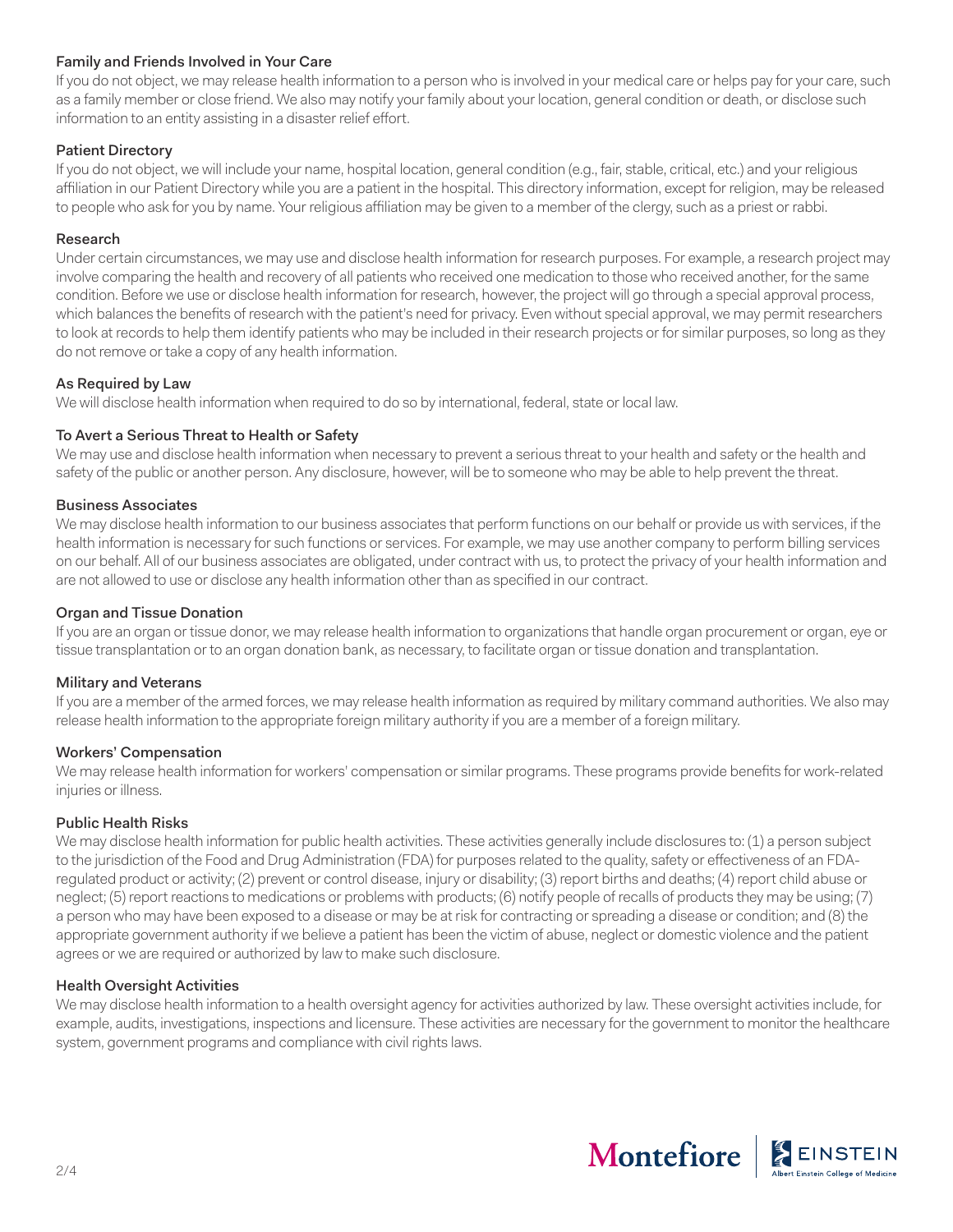#### Lawsuits and Disputes

If you are involved in a lawsuit or a dispute, we may disclose health information in response to a court or administrative order. We also may disclose health information in response to a subpoena, discovery request or other lawful process by someone else involved in the dispute, but only if efforts have been made to tell you about the request or to obtain an order protecting the information requested.

#### Law Enforcement

We may release health information if asked by a law enforcement official for the following reasons: (1) in response to a court order, subpoena, warrant, summons or similar process; (2) limited information to identify or locate a suspect, fugitive, material witness or missing person; (3) about the victim of a crime under certain limited circumstances; (4) about a death we believe may be the result of criminal conduct; (5) about criminal conduct on our premises; and (6) in emergency circumstances to report a crime, the location of the crime or victims, or the identity, description or location of the person who committed the crime.

#### National Security and Intelligence Activities and Protective Services

We may release health information to authorized federal officials for intelligence, counter-intelligence and other national security activities authorized by law. We also may disclose health information to authorized federal officials so they may conduct special investigations and provide protection to the President, other authorized persons and foreign heads of state.

#### Coroners, Medical Examiners and Funeral Directors

We may release health information to a coroner, medical examiner or funeral director so that they can carry out their duties.

#### Inmates

If you are an inmate of a correctional institution or under the custody of a law enforcement official, we may release health information to the correctional institution or law enforcement official. This release would be if necessary (1) for the institution to provide you with healthcare; (2) to protect your health and safety or the health and safety of others; or (3) the safety and security of the correctional institution.

# **How to Learn About Special Protections for HIV, Alcohol and Substance Abuse, Mental Health and Genetic Information**

Special privacy protections apply to HIV-related information, alcohol and substance abuse information, mental health information and genetic information. Some parts of this general Notice of Privacy Practices may not apply to these types of information. If your treatment involves this information, you may contact the Privacy Officer for more information about the protections.

# **Incidental Disclosures**

While we take reasonable steps to safeguard the privacy of your health information, certain unavoidable disclosures may occur. For example, during a treatment session, other patients in the area may see or overhear discussion of your health information.

# **Other Uses of Health Information**

Other uses and disclosures of health information not covered by this Notice or the laws that apply to us will be made only with your written permission. This includes most uses and disclosures of psychotherapy notes, unless the disclosure is required by law and for other limited purposes. It also includes disclosure of your health information that would constitute a "sale" of the information, and includes use and disclosure of your health information for marketing purposes when Montefiore is being paid by a third party to make the marketing communication, except for refill reminders where the payment received by Montefiore is reasonably related to Montefiore's cost of making the reminder communications, face-to-face communications and gifts of nominal value. You may revoke your permission at any time by submitting a written request to our Privacy Officer, except to the extent that we acted in reliance on your permission.

# **Your Rights Regarding Health Information About You**

You have the following rights, subject to certain limitations, regarding health information we maintain about you:

# Right to Inspect and Copy

You have the right to inspect and copy health information that may be used to make decisions about your care or payment for your care. We may charge you a fee for the costs of copying, mailing or other supplies associated with your request. Upon request, we will provide you with an electronic copy of the health information that we maintain electronically.